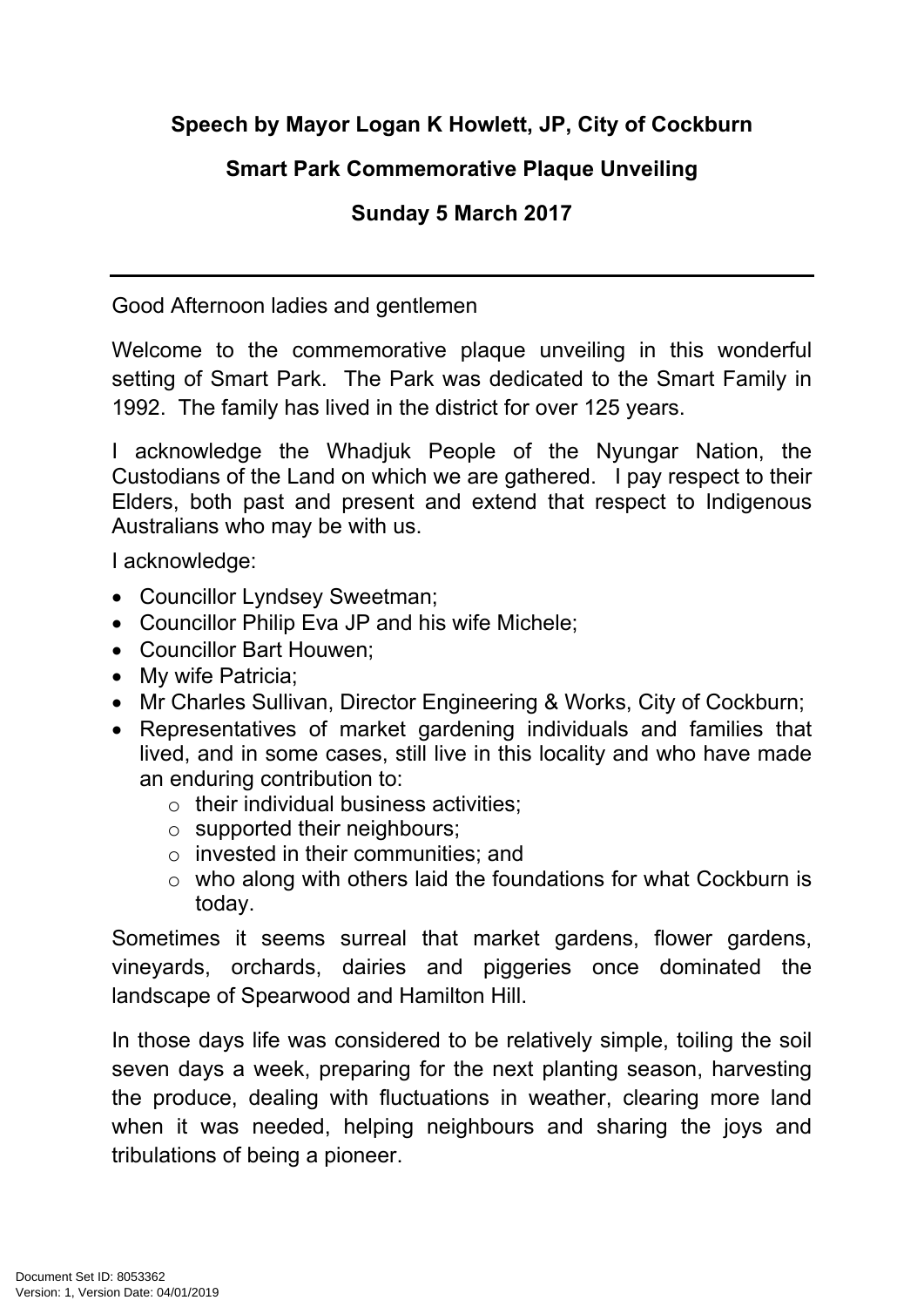I well remember in 2009 ringing for a taxi after a function in Spearwood only to have the operator say, "Sorry Sir, but we don't come out to the sticks."

Times have changed; however we can all reflect back on the past, share a story or two, knowing that in many different ways the foundations for what Cockburn is today can be readily traced to a place and time. Smart Park and its locality is one of those.

Ladies and gentlemen, girls and boys today is one of those occasions where we can acknowledge those contributions by individuals and families who live in Barrington Street and its vicinities.

The following names are forever engraved on the plaque that I will unveil shortly.

They are:

- Tom Antulov;
- Marin Erceg;
- Ross Italiano;
- Steve Juricev;
- Vid Marinovich:
- Yure Ravlich;
- Marko Rokich;
- Kris Roncevich;
- Stipan Srhoy; and
- Screcko Sumich

Each and every name personifies the individuals and families who established themselves in a locality that was far from populated areas,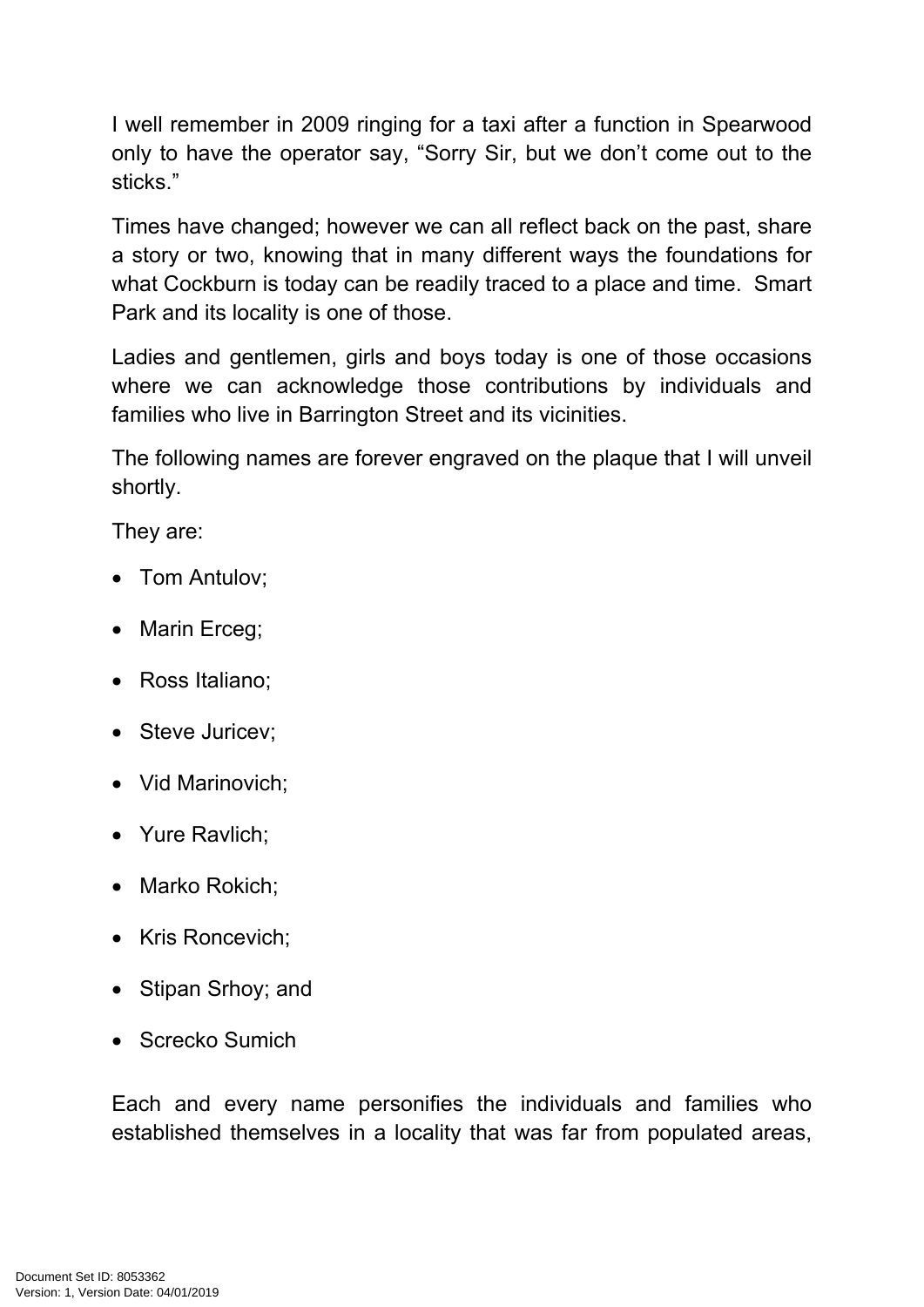lacking in scheme water, electricity, sewerage and drainage, and the general comforts of life one would expect.

These market gardens supplied produce for the passenger liners as well as the metropolitan and export markets. The produce was of the highest quality and reflected the values that each brought to their work and to their community.

In closing I thank:

- Councillor Philip Eva, JP for engaging with the families associated with the concept of a plaque to commemorate the pioneer families and individuals who established and farmed market gardens along Barrington Road from 1940 until 1986;
- Mr Charles Sullivan, Director Engineering & Works and Ms Julie Reidy, Parks Technical Officer for their contribution to the process of getting the plaque completed and the associated logistics;
- Mr Tony and Mrs Margaret Ravlich for organising the photographs for the plaque;
- The individuals and families who readily became involved and shared their experiences;
- Mr Albert De Bore, Forever Shining for the manufacture of the plaque itself; and
- Marie La Frenais and Alex Corinaldesi for preparing arrangements for today.

I have great pleasure in unveiling this commemorative plaque in recognition of those people who played an important and active part in the growth of the City of Cockburn.

May this plaque serve as a reminder of all who view it of the individuals and families that defined this locality, established enduring life-long friendships and raised families who have themselves gone on to establish their own identity and place in Cockburn's history.

Thank you.